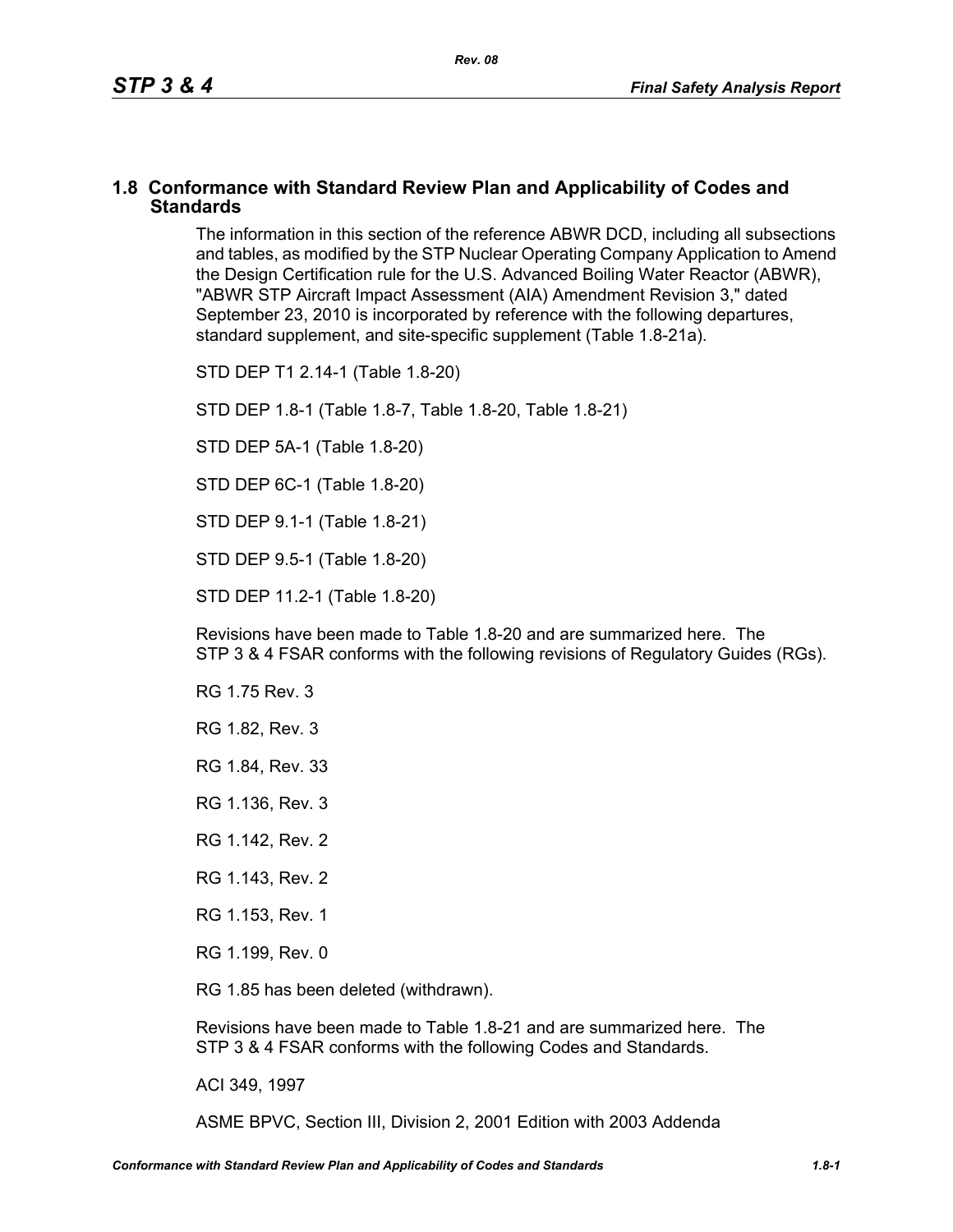MIL STD-461E, 1999

MIL STD-462E, 1999

IEEE 279, 1971 has been replaced by IEEE 603, 1991

IEEE 384, 1992

IEEE 603, 1991

MIL STD-1478, 1991 has been cancelled by the Dept. of Defense, and has been deleted.

*Rev. 08*

International Building Code, 2006

Additionally, the following standard supplemental information corrects an omission from DCD Table 1.8-21.

IEEE 665, 1995

|  |  | Table 1.8-7 Summary of Differences from SRP Section 7 |  |  |
|--|--|-------------------------------------------------------|--|--|
|--|--|-------------------------------------------------------|--|--|

| <b>SRP Section</b> | <b>Specific SRP</b>                                                   | <b>Summary Description</b>                | Subsection Where                                                                         |
|--------------------|-----------------------------------------------------------------------|-------------------------------------------|------------------------------------------------------------------------------------------|
|                    | Acceptance Criteria                                                   | of Difference                             | <b>Discussed</b>                                                                         |
|                    | <u> 10 11 7 مامه T</u><br><del>ravic roma i d</del><br>IEEE 279, 4.19 | <b>RHR Annunciation at</b><br>loop level. | C C C C C<br>1.0.2.0.2.1<br>22121<br>7.0.2.7.2 11<br>7 1 7 2 9 11 1<br>7. T. Z. U. Z. TT |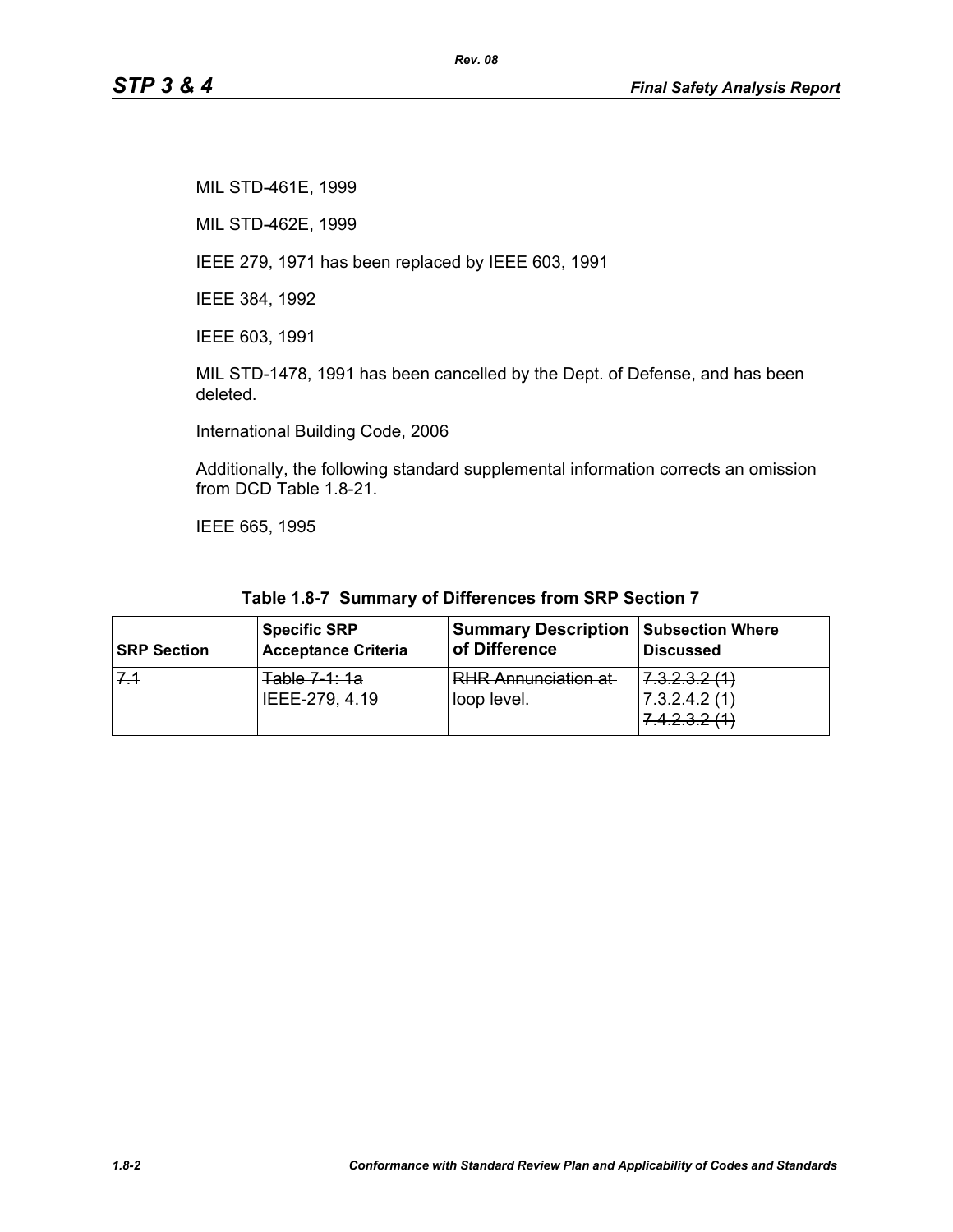<span id="page-2-0"></span>

| RG No.  | <b>Regulatory Guide Title</b>                                                                                                                                                                    | Appl.<br>Rev.   | <b>Issued</b><br><b>Date</b> | <b>ABWR</b><br><b>Applicable?</b> | <b>Comments</b> |
|---------|--------------------------------------------------------------------------------------------------------------------------------------------------------------------------------------------------|-----------------|------------------------------|-----------------------------------|-----------------|
| 1.7     | Control of Combustible Gas Concentrations in<br>Containment Following a Loss-of-Coolant<br>Accident                                                                                              | 23              | 11/78<br>3/07                | Yes                               |                 |
| [1.53]  | Application of the Single-Failure Criterion to<br>Safety Systems <sup>(12)</sup>                                                                                                                 | 0               | 6/73                         | Yes]                              |                 |
| [1.75]  | Physical Independence of Electric Systems                                                                                                                                                        | 2<br>3          | 9/78<br>2/05                 | Yes $J(4)$                        |                 |
| 1.118   | Periodic Testing of Electric Power and<br>Protection System <sup>(12)</sup>                                                                                                                      | $\overline{c}$  | 6/78                         | Yes                               |                 |
| [1.152] | Criteria for Programmable Digital Computer<br>System Software in Safety-Related Systems of<br>Nuclear Power Plants <sup>(10)</sup>                                                               | $\theta$ 2      | 11/85<br>1/06                | Yes] $^{(4)}$                     |                 |
| 1.168   | Verification, Validation, Reviews and Audits for<br>Digital Computer Software Used in Safety<br><b>Systems of Nuclear Power Plants</b>                                                           | 1               | 2004                         | Yes                               |                 |
| 1.169   | Configuration Management Plans for Digital<br>Computer Software Used in Safety Systems of<br><b>Nuclear Power Plants</b>                                                                         | $\mathbf 0$     | 9/97                         | Yes                               |                 |
| 1.170   | Software Test Documentation for Digital<br>Computer Software Used in Safety Systems of<br><b>Nuclear Power Plants</b>                                                                            | $\mathbf 0$     | 9/97                         | Yes                               |                 |
| 1.171   | Software Unit Testing for Digital Computer<br>Software Used in Safety Systems of Nuclear<br><b>Power Plants</b>                                                                                  | $\mathbf 0$     | 9/97                         | Yes                               |                 |
| 1.172   | Software Requirements Specifications for<br>Digital Computer Software Used in Safety<br><b>Systems of Nuclear Power Plants</b>                                                                   | 0               | 9/97                         | Yes                               |                 |
| 1.173   | Developing Software Life Cycle Process for<br>Digital Computer Software Used in Safety<br><b>Systems of Nuclear Power Plants</b>                                                                 | 0               | 9/97                         | Yes                               |                 |
| 1.180   | Guidelines for Evaluating Electromagnetic and<br>Radio- Frequency Interference in Safety-<br>Related Instrumentation and Control Systems<br>Instrumentation and Control Systems <sup>6(11)</sup> | 1               | 10/03                        | Yes                               |                 |
| 1.209   | Guidelines for Environmental Qualification of<br>Safety-Related Computer-Based<br>Instrumentation and Control Systems in Nuclear<br><b>Power Plants</b>                                          | $\mathbf 0$     | 03/07                        | Yes                               |                 |
| 1.82    | Water Sources for Long-Term Recirculation<br>Cooling Following Loss-of-Coolant Accident                                                                                                          | $\ddagger$<br>3 | 11/85<br>11/03               | Yes                               |                 |

| Table 1.8-20 NRC Regulatory Guides Applicable to ABWR |  |  |
|-------------------------------------------------------|--|--|
|                                                       |  |  |

*Rev. 08*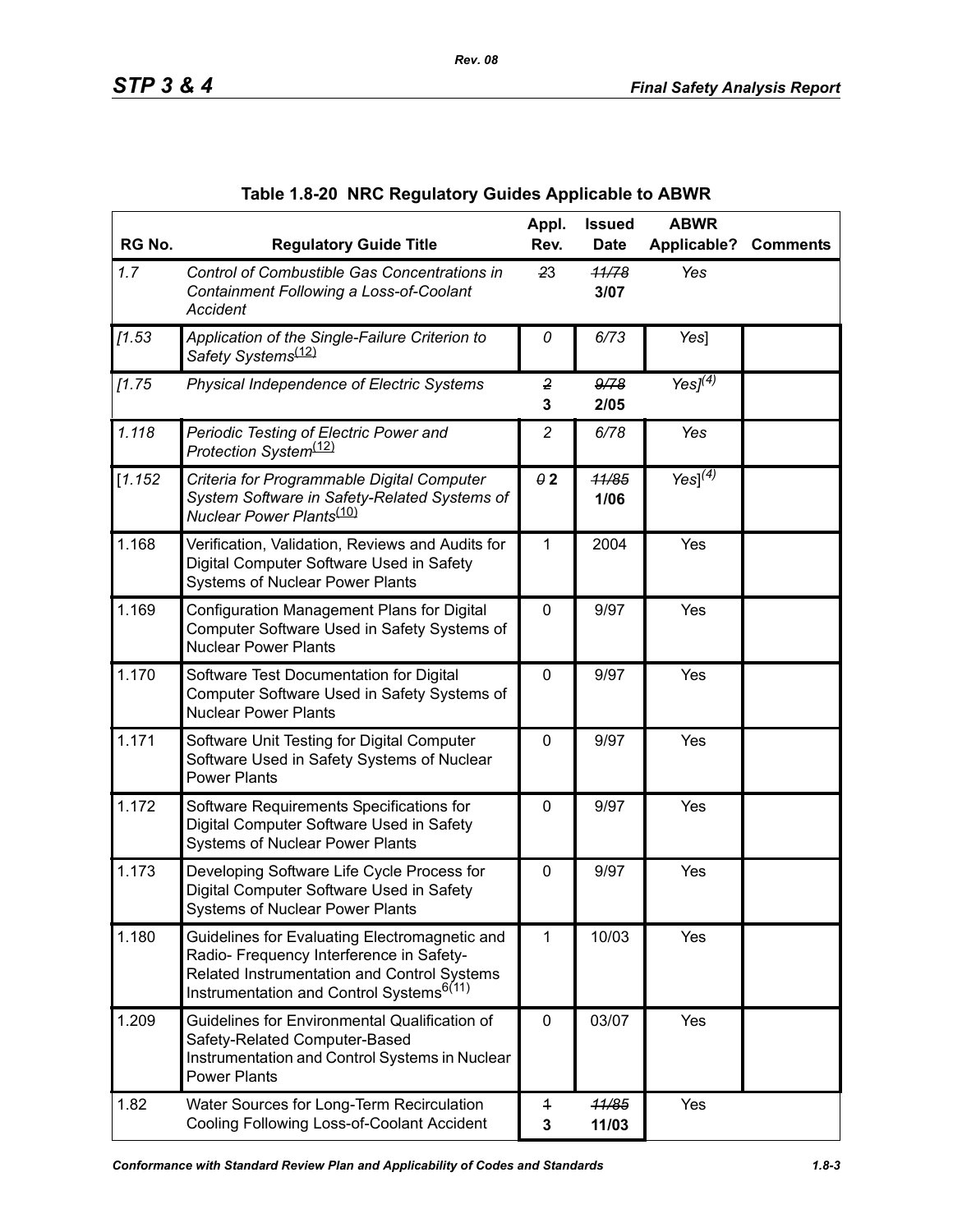| 1.199            | Anchoring Components and Structural Supports<br>in Concrete                                                                                                                             | 0                                | 11/03              | Yes        |                        |
|------------------|-----------------------------------------------------------------------------------------------------------------------------------------------------------------------------------------|----------------------------------|--------------------|------------|------------------------|
| [1.84]           | Design and Fabrication Code Case<br>Acceptability, ASME Section III, Division 1                                                                                                         | 27<br>33                         | 11/90<br>8/05      | Yes $I(1)$ |                        |
| 1.85             | Materials Code Case Acceptability, ASME-<br>Section III, Division 1                                                                                                                     | 27                               | 44/90              | Yes        |                        |
| 1.108            | Periodic Testing of Diesel Generator Units<br>Used as Onsite Electric Power Systems at<br><b>Nuclear Power Plants</b>                                                                   | $\overline{1}$                   | 8/77sup<br>erseded | <b>Yes</b> | Replaced<br>by RG. 1.9 |
| 1.136            | Materials, Construction, and Testing of<br>Concrete Containments (Articles CC-1000,<br>-2000, and -4000 through -6000 of the "Code<br>for Concrete Reactor Vessels and<br>Containment") | 2<br>3                           | 7/81<br>3/07       | Yes        |                        |
| 1.142            | Safety-Related Concrete Structures for Nuclear<br>Power Plants (Other Than Reactor Vessels and<br>Containments)                                                                         | $\overline{1}$<br>$\mathbf{2}$   | 11/81<br>11/01     | Yes        |                        |
| 1.143            | Guidance for Radioactive Waste Management<br>Systems, Structures, and Components Installed<br>in Light-Water-Cooled Nuclear Power Plants                                                | $\overline{1}$<br>$\overline{2}$ | 10/79<br>11/01     | Yes        |                        |
| <del>1.150</del> | <b>Ultrasonic Testing of Reactor Vessel Welds</b><br><b>During Preservice and Inservice</b><br><b>Examinations</b>                                                                      | $\overline{1}$                   | 2/83               | yes        |                        |
| [1.153]          | Criteria for Power, Instrumentation, and Control<br><b>Portions of Safety Systems</b>                                                                                                   | 0<br>1                           | 12/85<br>6/96      | Yes $J(4)$ |                        |

- 5 The Common Q Digital Platform was submitted for generic use and was approved for reference as described in Topical Report WCAP-16097-P-A, Revision 0, "Common Qualified Platform Topical Report." This topical report includes the SERs dated August 11, 2000, June 22, 2001, and February 4, 2003, and is consistent with the referenced Regulatory Guide revisions identified in the comments. The Westinghouse "Software Program Manual for Common Q Systems" (SPM), WCAP-16096-NP-A also incorporates standards and Regulatory Guide requirements. The requirements that this platform were licensed to are submitted as an acceptable alternate to current requirements based on the original NRC review and SERs.
- 6 RG 1.180 endorses IEEE 1050-1996. The digital instrumentation and controls systems conform to IEEE 1050-2004 as shown in Table 1.8-21.
- 7 RG 1.209 endorses IEEE 323-2003. The ELCS conforms to IEEE 323-1983 as discussed in Note 5.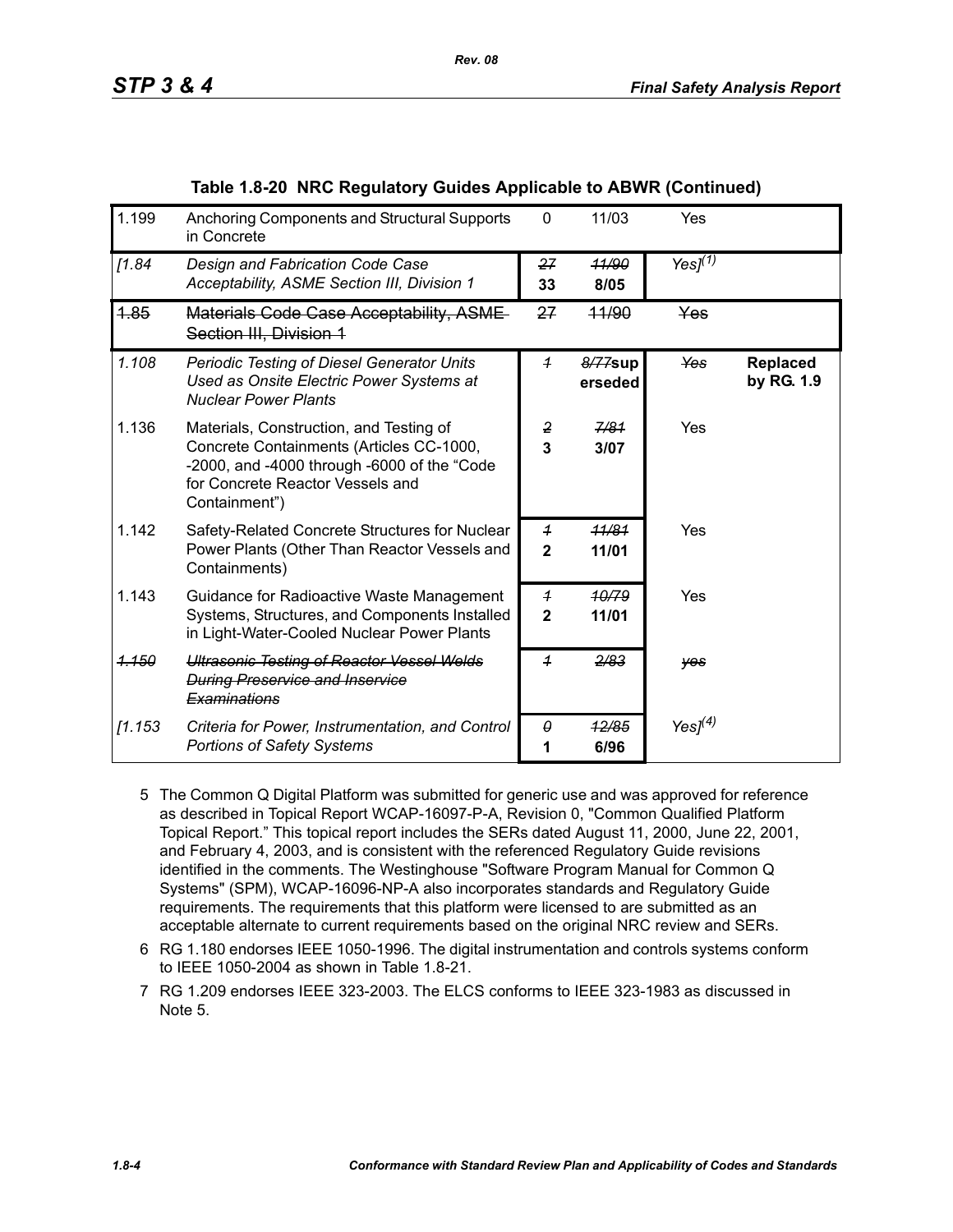$\mathbf I$ 

<span id="page-4-0"></span>

| <b>Code or Standard</b>           |                                     |                                                                                                                                                                                    |
|-----------------------------------|-------------------------------------|------------------------------------------------------------------------------------------------------------------------------------------------------------------------------------|
| <b>Number</b>                     | Year                                | <b>Title</b>                                                                                                                                                                       |
| American Concrete Institute (ACI) |                                     |                                                                                                                                                                                    |
| 1349 <sup>(†)</sup>               | 1980 1997                           | Code Requirements for Nuclear Safety-Related Concrete<br>Structures] <sup>(1)<u>(13)</u></sup>                                                                                     |
|                                   |                                     | <b>American Society of Mechanical Engineers (ASME)</b>                                                                                                                             |
| NOG-1                             | 2004                                | Rules for Construction of Overhead and Gantry Cranes                                                                                                                               |
| [SEC III                          | 1989                                | BPVC Section III, Division 1, Rules for Construction of Nuclear<br>Power Plant Components] <sup>(6)(8)</sup>                                                                       |
| [Sec III                          | <b>2001 with</b><br>2003<br>Addenda | BPVC Section III, Division 2, Rules for Construction of Nuclear<br>Power Plant Components] <sup>(8)</sup>                                                                          |
|                                   |                                     | Institute of Electrical and Electronics Engineers (IEEE)                                                                                                                           |
| $7 - 4.3.2$                       | 1982-2003                           | Standard Criteria for Digital Computers Used in Safety Systems of<br><b>Nuclear Power Generation Stations</b>                                                                      |
| F279                              | 1971                                | Criteria for Protection Systems for NPGS/ <sup>(3)(4)</sup>                                                                                                                        |
| $[323^{\dagger}]$                 | 1974                                | Qualifying Class IE Equipment for NPGS[ <sup>(3)(4){7)</sup> [12)                                                                                                                  |
| [338]                             | 1977                                | Criteria for the Periodic Surveillance Testing of NPGS Safety<br>Systems] (3)(9)(12)                                                                                               |
| 379 <sup>†</sup>                  | 1977                                | Standard Application of the Single-Failure Criterion to NPGS Safety<br>Systems <sup>(12)</sup>                                                                                     |
| $[384^{(1)}]$                     | <b>1981 1992</b>                    | Criteria for Independence of Class 1E Equipment and Circuits] <sup>(3)</sup>                                                                                                       |
| [603 <sup>(†)</sup> ]             | 1980 1991                           | <b>IEEE Standard Criteria for Safety Systems for Nuclear Power</b><br>Generating Stations, including the corrective sheet dated January 30,<br>19951 <sup>(3)</sup> <sup>(4)</sup> |
| 665                               | 1995                                | <b>IEEE Guide for Generating Station Grounding</b>                                                                                                                                 |
| $[828^{\dagger}]$                 | 1983 1990                           | Standard for Software Configuration Management Plans] $\sqrt{(3)(4)}$                                                                                                              |
| [830 $\bar{t}$                    | <b>1984 1993</b>                    | Recommended Practice for Software Requirements<br>Specifications] <sup>(3)(4)</sup>                                                                                                |
| 1008                              | 1987                                | <b>Standard for Software Unit Testing</b>                                                                                                                                          |
| $[1012^{\dagger}]$                | 1986 1998                           | Standard for Software Verification and Validation] $\sqrt{(3)(4)}$                                                                                                                 |
| 1028                              | 1997                                | <b>Standard for Software Reviews and Audits</b>                                                                                                                                    |
| $[1050$                           | 1989 2004                           | Guide for Instrumentation and Control Equipment Grounding in<br>Generating Stations] <sup>(3)(4)</sup>                                                                             |
| 1074                              | 1995                                | Standard for Developing Software Life Cycle Processes                                                                                                                              |
| U.S. Military (MIL)               |                                     |                                                                                                                                                                                    |

# **Table 1.8-21 Industrial Codes and Standards(\*) Applicable to ABWR**

*Rev. 08*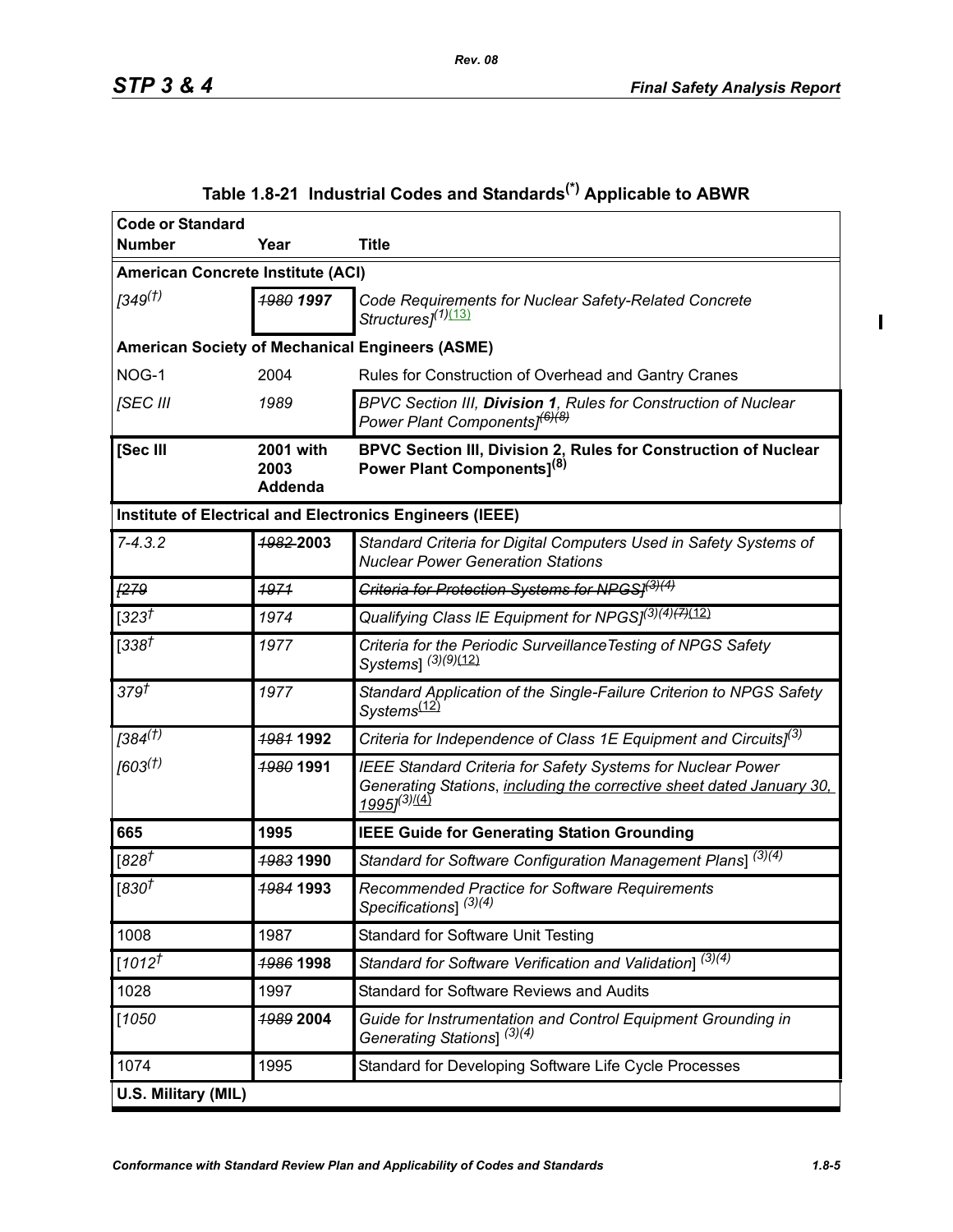| <b>STD-461GE</b>         | <b>1987 1999</b>     | Electromagnetic Emission and Susceptibility Requirements for the<br>Control of Electromagnetic Interference] <sup>(3)(4)</sup> |
|--------------------------|----------------------|--------------------------------------------------------------------------------------------------------------------------------|
| <b>JSTD-462E</b>         | <del>1967</del> 1999 | Measurement of Electromagnetic Interference Characteristics] <sup>(3)(4)</sup>                                                 |
| <b>ISTD-1478</b>         | <u> 1991</u>         | <del>Task Performance Analysis1<sup>(5)</sup></del>                                                                            |
| <b>Others</b>            |                      |                                                                                                                                |
| <del>IIEC 801-2</del>    | <u> 1991</u>         | Electronic Capability for Industrial Process Measurement and<br>Control Equipmentl <sup>(3)</sup>                              |
| <b>IEC 61000</b>         | 2001                 | Electromagnetic Compatibility (EMC) - Part 4-2: Testing and                                                                    |
|                          |                      | Measurement Techniques - Electrostatic Discharge Immunity<br>Test $]^{(3)}$                                                    |
| <b>UBG</b><br><b>IBC</b> | <u> 1991</u><br>2006 | <b>Uniform Building Code</b><br><b>International Building Code</b>                                                             |

# **Table 1.8-21 Industrial Codes and Standards(\*) Applicable to ABWR (Continued)**

Notes:

*(1)*See Subsection 3.8.3.2 for restriction to use of these.

*(3)*See Section 7A.1(1).

*(4)*See Section 7A.1(2).

*(6)*See Subsection 3.8.1.1.1 for specific restriction of change to this edition.

- *(8)*See Subsection 3.9.1.7 for specific restriction of change to this edition in application to piping design. See Table 3.2-3 for the restricted Subsections of this Code as applied to piping design only.
- *(10)* The DI&C Systems will be evaluated for compliance with revised cyber security guidance being developed by the NRC and industry as computer security guidance to be issued as Secure Development and Operational Environment (SDOE) in the context of requirements in Revision 3 to Regulatory Guide 1.152 (DG-1249).
- (11) RG 1.180 endorses IEEE 1050-1996. The digital instrumentation and controls systems conform to IEEE 1050- 2004 as shown in Table 1.8-21.
- (12) The DI&C Systems will comply with current RG 1.53 Rev. 2 (11/03), RG 1.118 Rev. 3 (1995), IEEE 323-2003, IEEE 338-1987, and IEEE 379-2000.

(13) ACI 349-97 references ASTM C289-81 for testing potential reactivity of aggregates (chemical). Additional testing per ASTM C1260 and C1293 will be performed.

(\*) The listing of a code or standard does not necessarily mean that it is applicable in its entirety. (†)Also an ANSI code (i.e. ANSI/ASME, ANSI/ANS, ANS/IEEE etc.).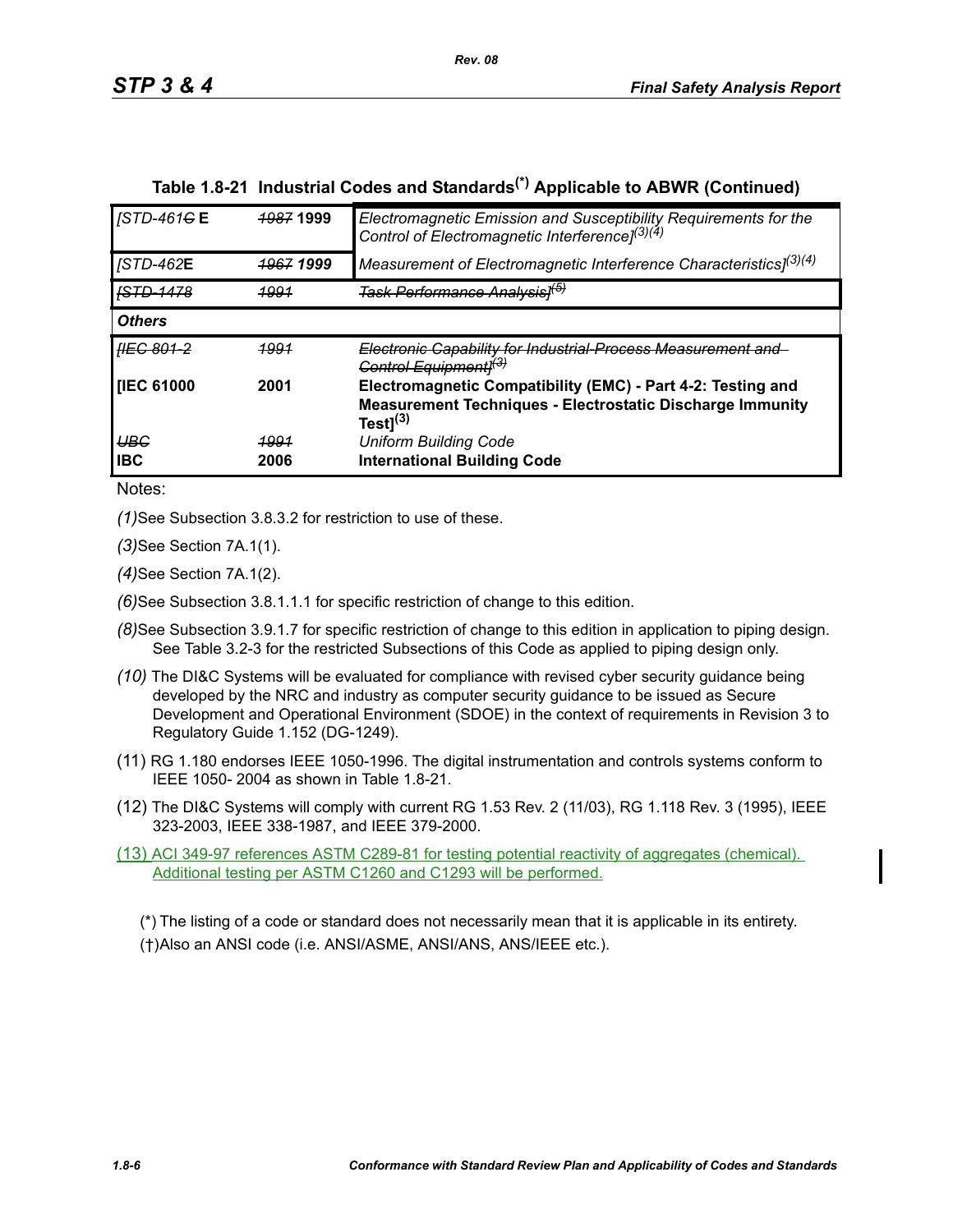| Code or<br><b>Standard</b> |      |                                                                                                                                                           |
|----------------------------|------|-----------------------------------------------------------------------------------------------------------------------------------------------------------|
| <b>Number</b>              | Year | Title                                                                                                                                                     |
|                            |      | <b>American Concrete Institute (ACI)</b>                                                                                                                  |
| 349                        | 1997 | Code Requirements for Nuclear Safety-Related Concrete Structures                                                                                          |
| 350                        | 2001 | Code Requirements for Environmental Engineering Concrete Structures, and<br>Commentary (ACI 350R-01)                                                      |
| 350.1                      | 2001 | Tightness Testing of Environmental Engineering Concrete Structures, and<br>Commentary (ACI 350.1R-01)                                                     |
|                            |      | <b>American Institute of Steel Construction (AISC)</b>                                                                                                    |
| N690 <sup>†</sup>          | 1994 | Specifications for the Design, Fabrication and Erection of Steel Safety-Related<br><b>Structures for Nuclear Facilities</b><br>* (including Supplement 2) |
|                            |      | <b>American Nuclear Society (ANS)</b>                                                                                                                     |
| 2.8                        | 1992 | Determining Design Basis Flooding at Power Reactor Sites                                                                                                  |
| 3.11                       | 2005 | Determining Meteorological Information at Nuclear Facilities                                                                                              |
| 5.1                        | 2005 | Decay Heat Power in Light Water Reactors                                                                                                                  |
| 40.37                      | 200x | Mobile Radioactive Waste Processing Systems                                                                                                               |
| 55.1                       | 1992 | Solid Radwaste Processing System for Light Water Reactor Plants                                                                                           |
| 55.6                       | 1993 | Liquid Radioactive Waste Processing System for Light Water Reactor Plants                                                                                 |
| 57.1                       | 2005 | Design Requirements for Light Water Reactor Fuel Handling Systems                                                                                         |
| 57.2                       | 1983 | Design Requirements for Light Water Reactor Spent Fuel Storage Facilities at<br><b>Nuclear Power Plants</b>                                               |
| 57.3                       | 1983 | Design Requirements for New Fuel Storage Facilities at Light Water Reactor<br>Plants                                                                      |
|                            |      | American Petroleum Institute (API)                                                                                                                        |
| 610                        | 2004 | Centrifugal Pumps for Petroleum, Petrochemical and Natural Gas Industries                                                                                 |
| 620                        | 2002 | Design and Construction of Large, Welded, Low-Pressure Storage Tanks (with<br>June 2004 Addenda)                                                          |
| 650                        | 2007 | Welded Steel Tanks for Oil Storage, Addendum 3                                                                                                            |
| 674                        | 1995 | Positive Displacement Pumps - Reciprocating                                                                                                               |
| 675                        | 1994 | Positive Displacement Pumps - Controlled Volume                                                                                                           |
|                            |      | <b>American Society of Civil Engineers (ASCE)</b>                                                                                                         |
| 4                          | 1998 | Seismic Analysis of Safety-Related Nuclear Structures (and Commentary)                                                                                    |
| 43                         | 2005 | Seismic Design Criteria for Structures, Systems and Components Nuclear<br><b>Facilities</b>                                                               |

## **Table 1.8-21a Codes and Standards for Site-Specific Systems**